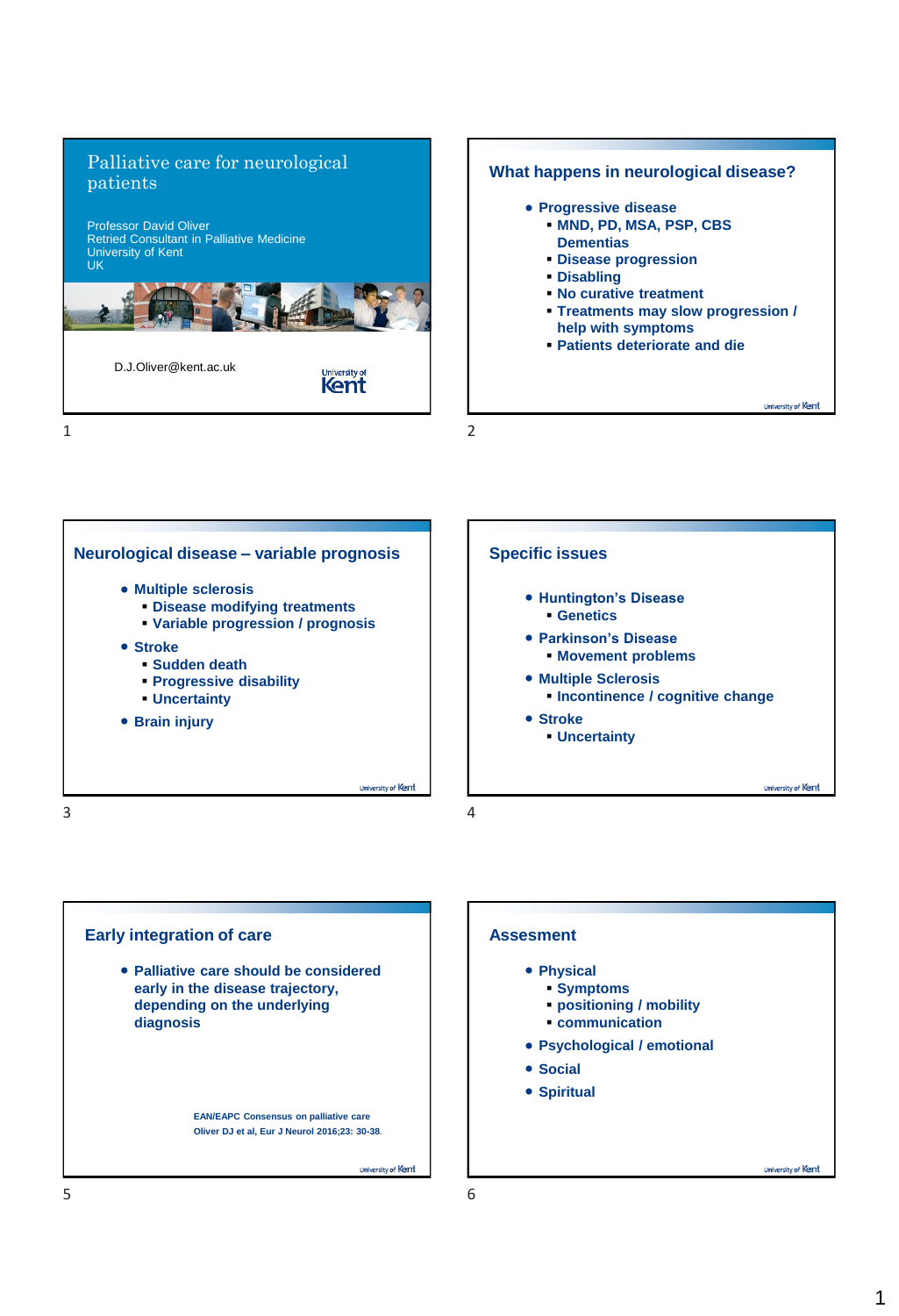| <b>Symptoms</b>                                                                                                                                                       | <b>Psychosocial care - patient</b>                                                                                                                                                |
|-----------------------------------------------------------------------------------------------------------------------------------------------------------------------|-----------------------------------------------------------------------------------------------------------------------------------------------------------------------------------|
| Pain<br><b>Dyspnoea</b><br><b>Dysphagia</b><br><b>Incontinence</b><br><b>Constipation</b><br><b>Speech problems</b><br><b>Delirium</b><br><b>Anxiety / Depression</b> | • Multiple losses<br>• Physical<br>. mobility, speech<br>• Cognitive changes<br><b>Emotional</b><br><b>• expression problem</b><br>• Fear of disease<br>• Fear of death and dying |
| University of Kent                                                                                                                                                    | University of Kent                                                                                                                                                                |





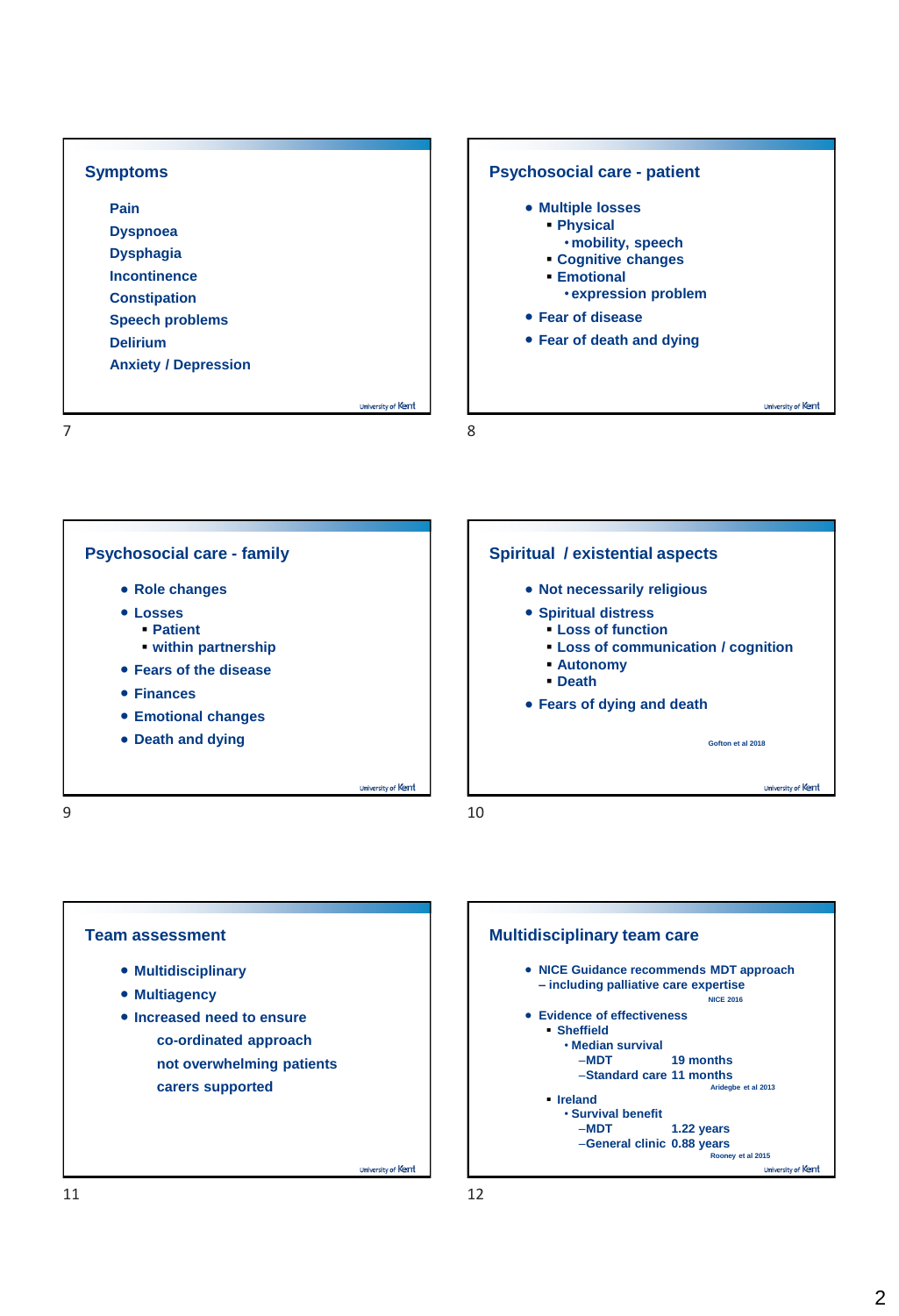

**End of life care**

- **Recognition of deterioration over last months and weeks important**
- **Diagnosis of the start of the dying phase allows appropriate management**
	- **Interventions**
	- **Medication**
	- **Carer and family support**
- **Use of care pathways helpful**

**Oliver DJ et al, Eur J Neurol 2016;23: 30-38**.

University of Kent